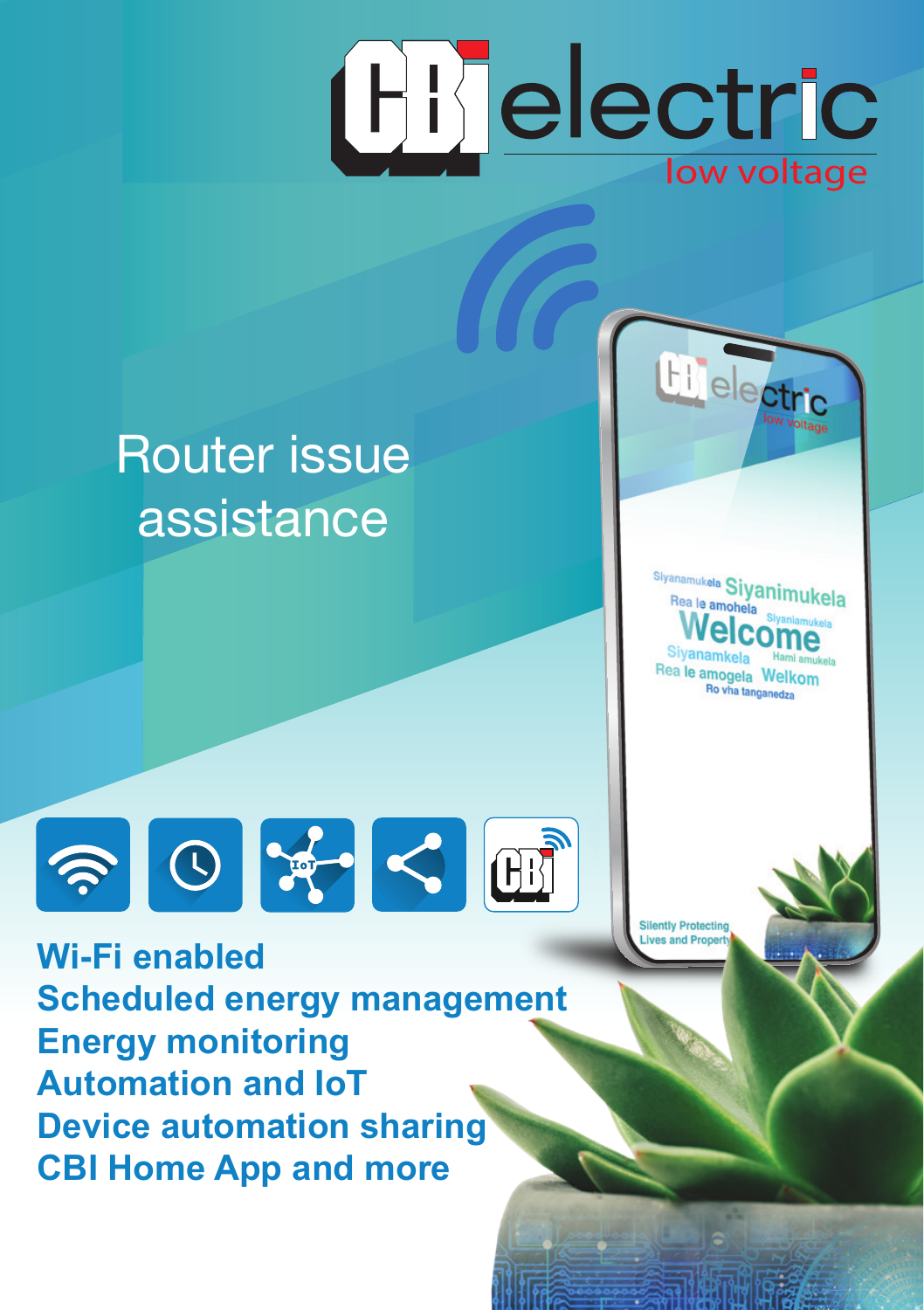## **How to change router settings to accept Astute devices**

Log into your router if you have the "admin" user and password credentials, otherwise ask your service provider's support to login

Go to the "Webfig" option

| I CAPINAN               |    |                           |          | RouterOS vs.45.6 (long-towe) |                                                                                                           |                      |      |             |               |    |                                       |           | Quick fiat   | <b>YHAF'S</b>  | $Q$ $B$<br>Terminal |
|-------------------------|----|---------------------------|----------|------------------------------|-----------------------------------------------------------------------------------------------------------|----------------------|------|-------------|---------------|----|---------------------------------------|-----------|--------------|----------------|---------------------|
| Z trickless             |    |                           |          |                              |                                                                                                           |                      |      |             |               |    |                                       |           |              |                |                     |
| <b>Militariscen</b>     |    |                           |          |                              | Drierface Drierfore List   Ethernat   Entit Turnel   SP Turnel   GEE Turnel   VLAN   VEED   Bonding   LTE |                      |      |             |               |    |                                       |           |              |                | Interface List      |
| <b>GE Bridge</b>        |    |                           |          |                              |                                                                                                           |                      |      |             |               |    |                                       |           |              |                |                     |
| <b>OF SWAR</b>          |    |                           |          | Add New Y Cebed Internet     |                                                                                                           |                      |      |             |               |    |                                       |           |              |                |                     |
| <b>HE FPP</b>           |    |                           |          |                              |                                                                                                           |                      |      |             |               |    |                                       |           |              |                |                     |
| FIS Mesh                |    | 8 items                   |          |                              |                                                                                                           |                      |      |             |               |    |                                       |           |              |                |                     |
| 设块                      | ٠  |                           |          | 4 Hame                       | Type                                                                                                      | Actual HTV 13 HTV Te |      |             | $\mathbf{r}$  |    | To Packet (a/s) By Packet (a/s) FP To |           | <b>FP Ex</b> | r Packet       | <b>FP By Packet</b> |
| HPLS                    | ٠  |                           |          |                              |                                                                                                           |                      |      |             |               |    |                                       |           |              |                | Cov(s)              |
| <b>SE Keyling</b>       | i. | 11 defaunt                |          |                              |                                                                                                           |                      |      |             |               |    |                                       |           |              |                |                     |
| <b>G3 System</b>        |    | E130 A                    |          | <b>CD bridge</b>             | <b>Bridge</b>                                                                                             | 3300                 | 1398 | 114.9 Mos.  | 18.4 kbps     | 21 | $^{22}$                               | 26.7 kbps | 18.4 Mos.    | ×              | 22                  |
| <b>B</b> Quests         |    | $\vert x \vert$           |          | o eteri                      | Ethernat                                                                                                  | 1500                 | 1599 | 12.3 kbps   | 30.6 khos     | 15 | 13                                    | 12.0 kbps | 30.2 kbps    | 36             | 33                  |
| <b>O DIRECT</b>         |    | $^{(n)}$                  |          | da schar2                    | Ethamat                                                                                                   | 1500                 | 1559 | C hps       | <b>G</b> best |    | ٠                                     | 0 hps     | O hen        | o              | ×                   |
| Lill Fives              |    | 2                         |          | O stinct                     | <b>Ethernet</b>                                                                                           | 1500                 | 1599 | 0.946       | 2 bps         |    |                                       | 0 box     | 0 bos        | $\circ$        |                     |
| Leg                     |    | $\vert$                   |          | <b>O</b> etters              | <b>Ethernat</b>                                                                                           | 1500                 | 1599 | <b>Chee</b> | 0.000         |    |                                       | 0 hps     | 0 hps        | $\blacksquare$ |                     |
| <b>M</b> KADOLS         |    | $\overline{\mathbf{z}}$   |          | O shed.                      | <b>Ethernal</b>                                                                                           | 3300                 | 1598 | <b>Chec</b> | d bps         |    | ø                                     | O box     | O box        | $\overline{a}$ | ×                   |
| $X$ Took                |    | $\overline{\mathfrak{D}}$ | <b>K</b> | <b>Challeng</b>              | Wireless (IPO4019)                                                                                        | 1500                 | 1600 | 116.9 kbps  | 18.4 kbps     | 'n | 12                                    | 26.7 kbps | 18.4 kbps    | ×              | 22                  |
| <b>C</b> Fedding        |    | 391                       |          | $0$ wien2                    | Weeless (IPQ4019)                                                                                         | 1500                 | 1600 | 4 hps       | 0 hps         | ٠  | a.                                    | 0 hps     | 0 hps        | $\overline{a}$ | ×                   |
| 2 Make Support of       |    |                           |          |                              |                                                                                                           |                      |      |             |               |    |                                       |           |              |                |                     |
| On Under                |    |                           |          |                              |                                                                                                           |                      |      |             |               |    |                                       |           |              |                |                     |
| <b>OR Bado</b>          |    |                           |          |                              |                                                                                                           |                      |      |             |               |    |                                       |           |              |                |                     |
| 7 Hds Fassuards         |    |                           |          |                              |                                                                                                           |                      |      |             |               |    |                                       |           |              |                |                     |
| <b>Philade Mode</b>     |    |                           |          |                              |                                                                                                           |                      |      |             |               |    |                                       |           |              |                |                     |
| Oesign Skin             |    |                           |          |                              |                                                                                                           |                      |      |             |               |    |                                       |           |              |                |                     |
| <b>GB</b> hrinbox       |    |                           |          |                              |                                                                                                           |                      |      |             |               |    |                                       |           |              |                |                     |
| Craphs                  |    |                           |          |                              |                                                                                                           |                      |      |             |               |    |                                       |           |              |                |                     |
| <b>End-Ouer Licence</b> |    |                           |          |                              |                                                                                                           |                      |      |             |               |    |                                       |           |              |                |                     |

**CBI Astute Router issue assistance**

**Page 2**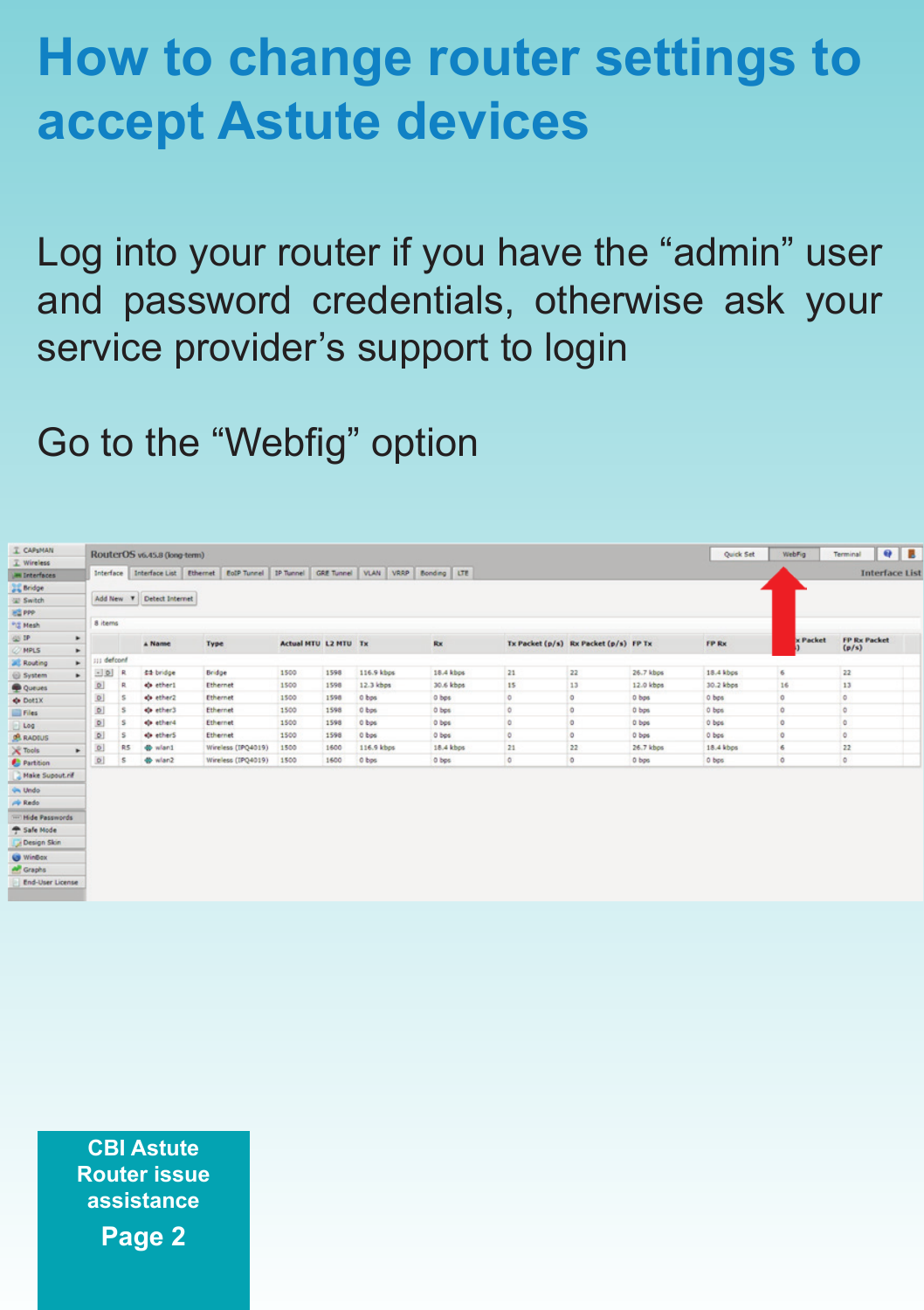## Click on the "IP" arrow to extend the menu and click "DHCP Server"



**CBI Astute Router issue assistance Page 3**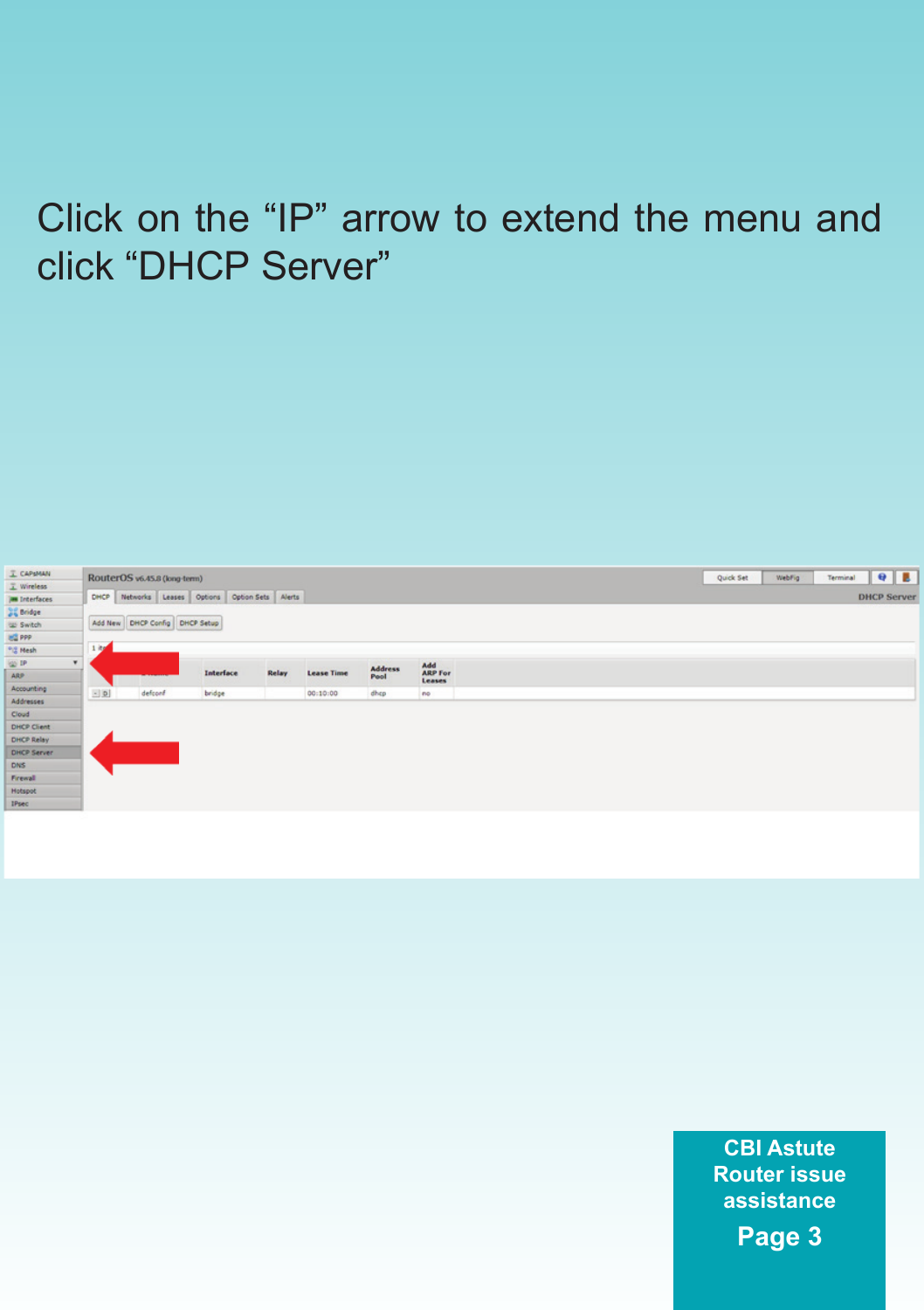Inside the "DHCP Server" menu, click on the "Networks" option and double click on the "IP address" field



**CBI Astute Router issue assistance**

**Page 4**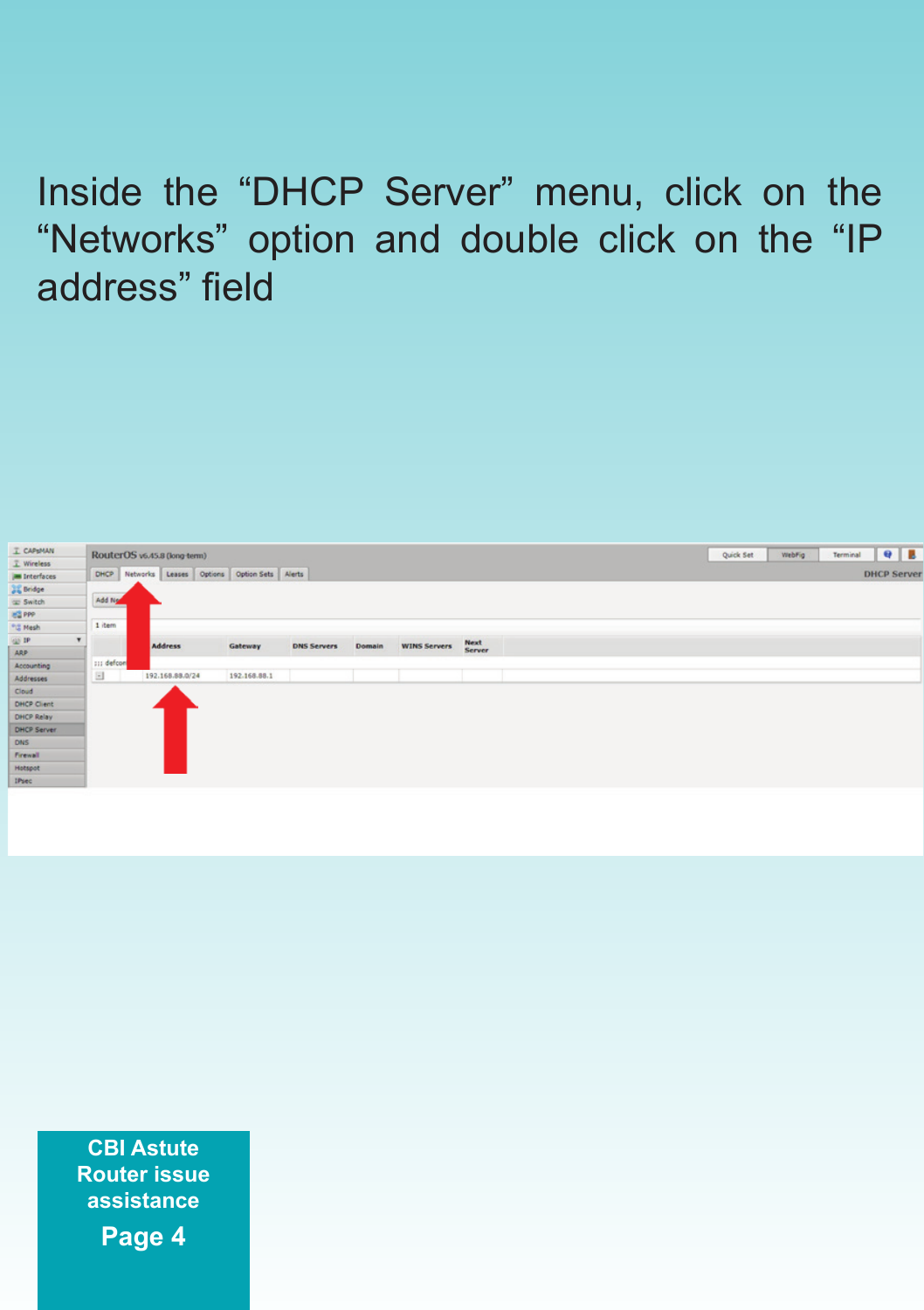#### Click on the arrow next to "DNS Servers"



**CBI Astute Router issue assistance**

**Page 5**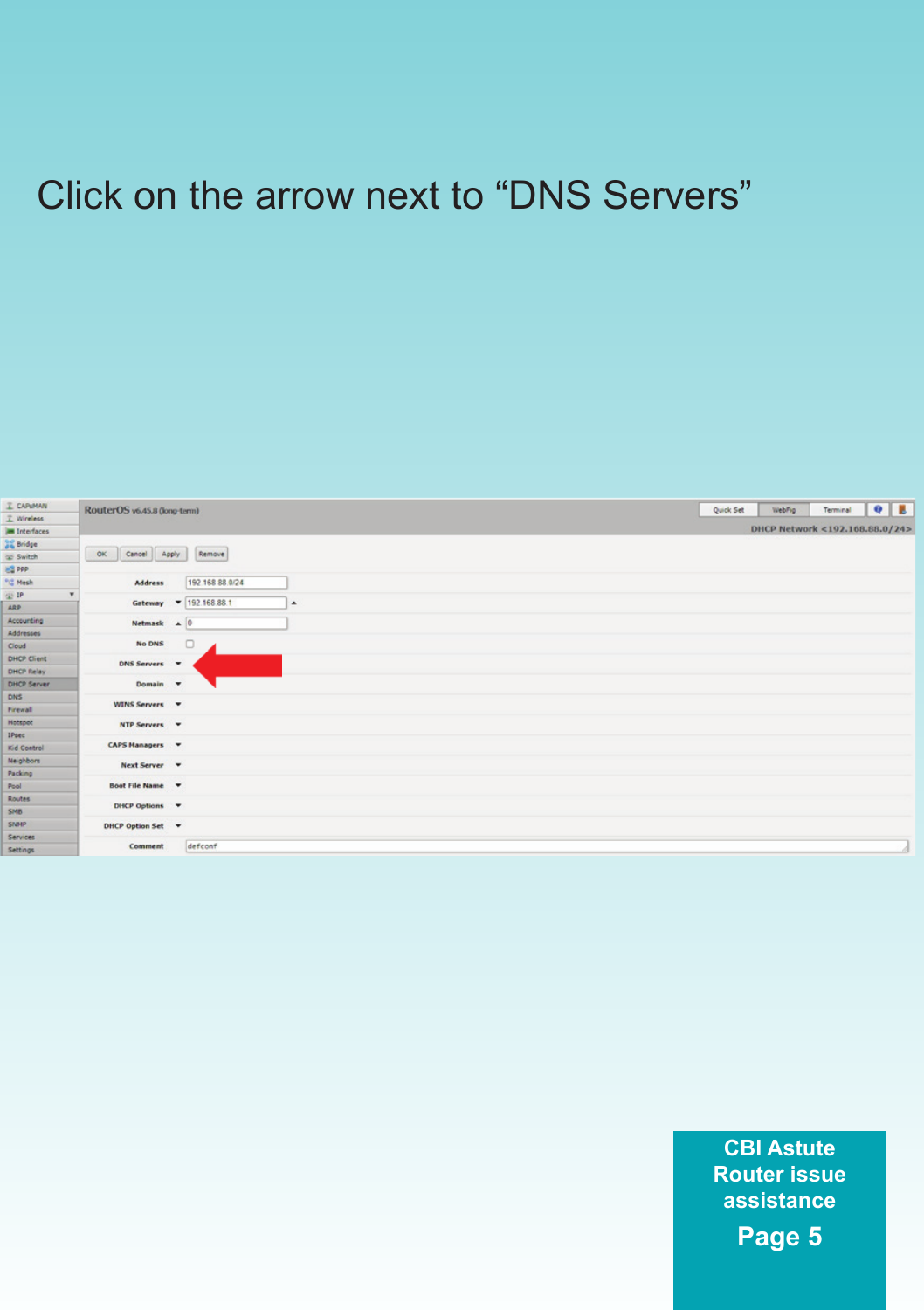## Change the address "0.0.0.0" to "8.8.8.8", click "OK" to save the change



**CBI Astute Router issue assistance Page 6**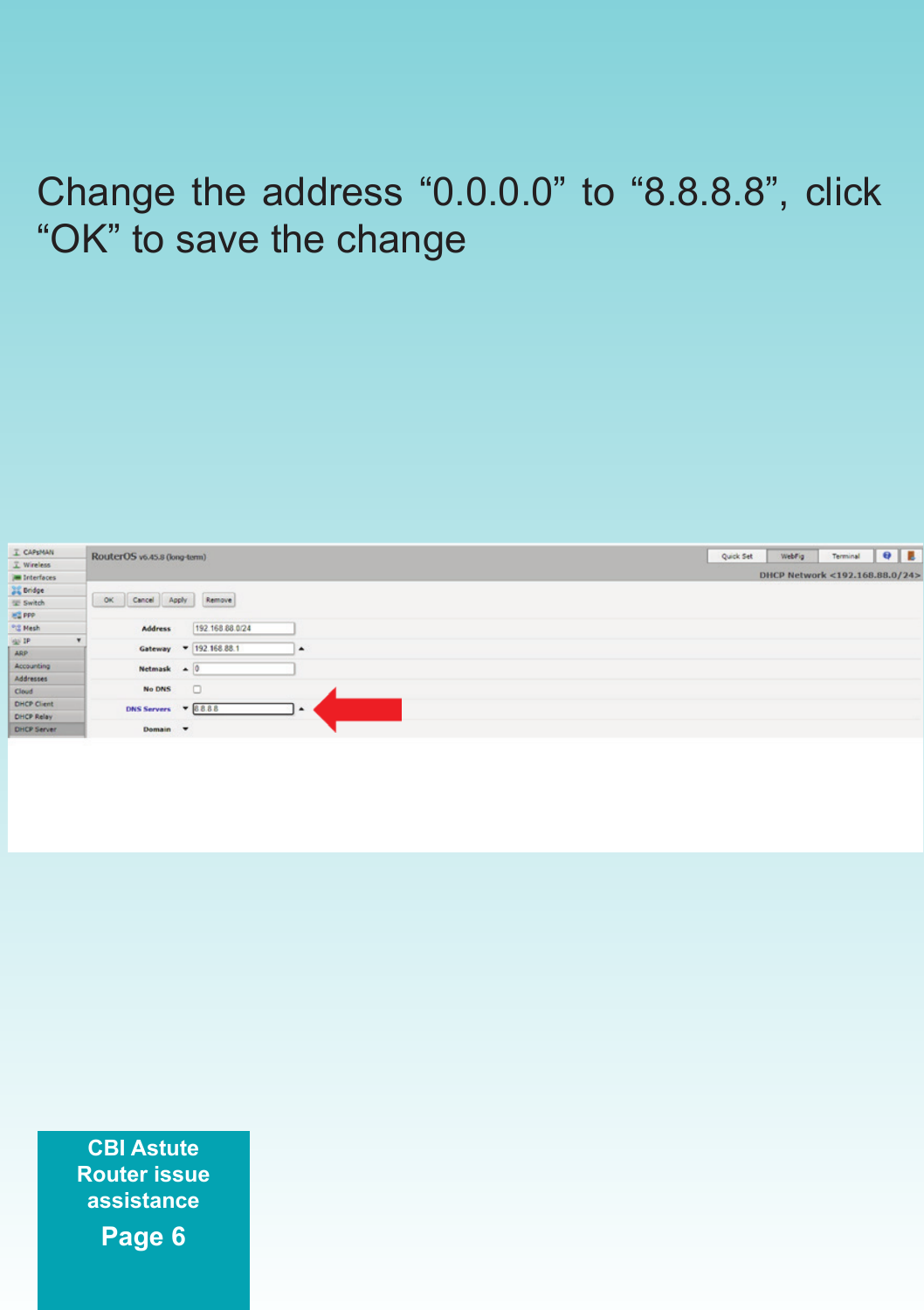### The DNS entry should now appear under "DNS Servers"

| I GRANA                                       |                    | RouterOS vs.45.8 (keep term)                    |                |                    |               |                     |                |
|-----------------------------------------------|--------------------|-------------------------------------------------|----------------|--------------------|---------------|---------------------|----------------|
| I trivies                                     |                    |                                                 |                |                    |               |                     |                |
| (Mitterfates)                                 |                    | DHOP Networks Leases Options Option Sets Alerta |                |                    |               |                     |                |
| 20 Bridge                                     |                    |                                                 |                |                    |               |                     |                |
| to Switch                                     | Add New<br>÷       |                                                 |                |                    |               |                     |                |
| <b>BOTH</b>                                   |                    |                                                 |                |                    |               |                     |                |
| <b>PC Hesh</b>                                | 1 hem              |                                                 |                |                    |               |                     |                |
| $\frac{W^{\mathbf{p}}}{\mathbf{A}\mathbf{P}}$ |                    | . Address                                       | <b>Geteway</b> | <b>DNS Servers</b> | <b>Domain</b> | <b>WINS Servers</b> | Next<br>Server |
|                                               |                    |                                                 |                |                    |               |                     |                |
| Accounting                                    | <b>LLI defined</b> |                                                 |                |                    |               |                     |                |
| <b>Addresses</b>                              | 187                | 192.168.68.0/24                                 | 192,168.88.5   | 6888               |               |                     |                |
| Cliud                                         |                    |                                                 |                |                    |               |                     |                |
| DROP Client                                   |                    |                                                 |                |                    |               |                     |                |
| Deith Raley                                   |                    |                                                 |                |                    |               |                     |                |
| DeiCP Server                                  |                    |                                                 |                |                    |               |                     |                |
|                                               |                    |                                                 |                |                    |               |                     |                |

## **PLEASE RECONNECT YOUR PHONE TO THE WI-FI TO RECEIVE THE NEW DNS SETTING.**

You can now logout from the router and attempt to pair the ASC.

> **CBI Astute Router issue assistance Page 7**